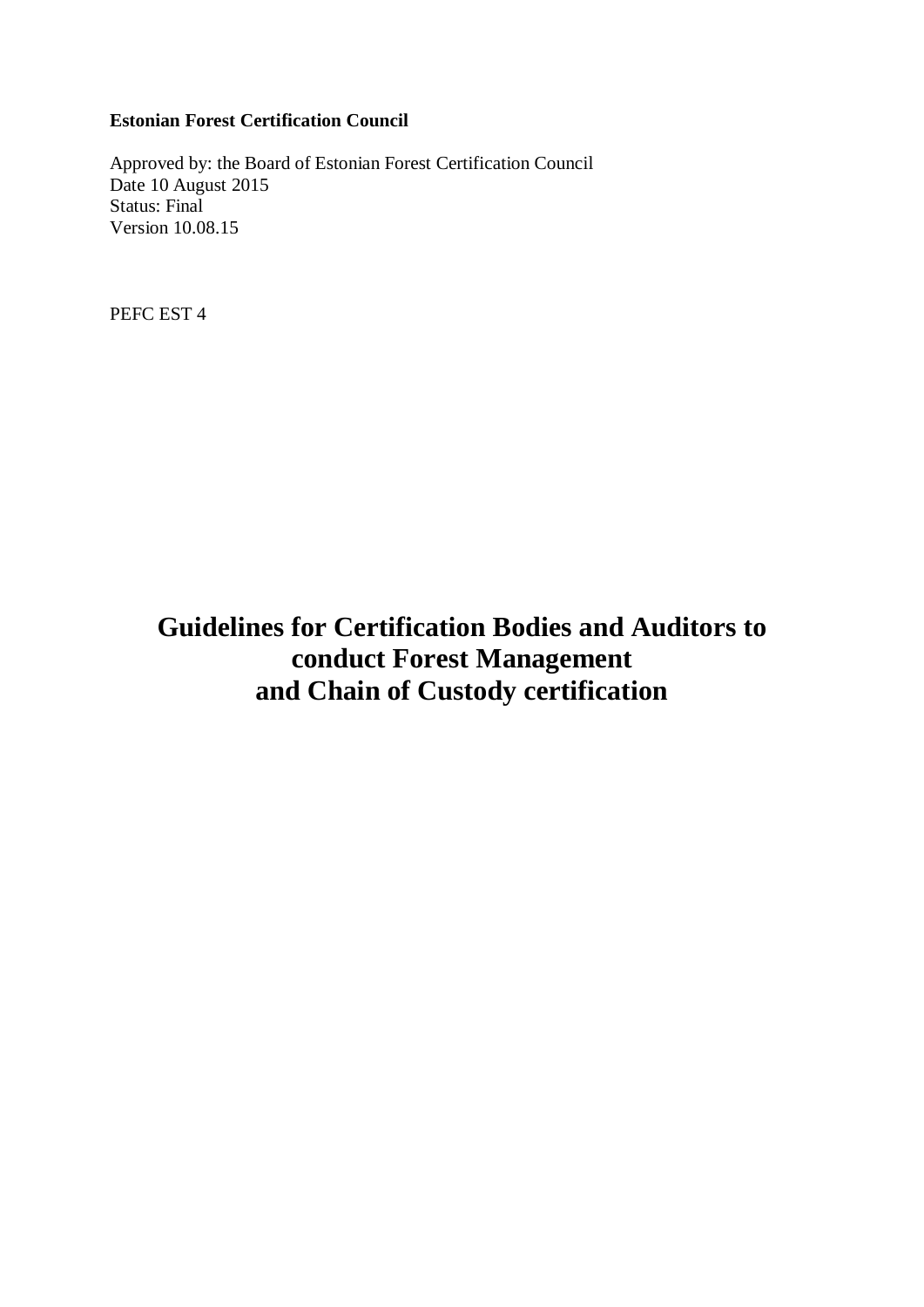# **1. Aim of the document**

This document defines the requirements for Certification Bodies and Auditors to perform PEFC Forest Management and Chain of Custody certification in Estonia.

## **2. Scope of the document**

This document specifies the minimum requirements for Certification Bodies notification in Estonian Forest Certification Council to perform the certification in accordance with:

- PEFC National Forest Management Standard for Estonia;
- PEFC Technical Documentation, PEFC ST 2002:2013 Chain of Custody of Forest Based Products - Requirements.

PEFCC Technical Document PEFC ST 2002:2013 "Chain of Custody of Forest Based Products – Requirements" is adopted as the PEFC chain of custody standard for Estonia.

In this document are included also general requirements for:

\* ensuring forest management planning and forest management in accordance with PEFC national forest management standard for Estonia (individual Forest Management certification and forest owner group Forest Management certification);

\* Chain of Custody certification.

# **3. Normative references**

This document is established and approved by Estonian Forest Certification Council based on: PEFC national forest management standard for Estonia;

PEFC Technical Documentation, PEFC ST 2002:2013 "Chain of Custody of Forest Based Products – Requirements"

PEFC Council Technical Document Annex 1 "Terms and Definitions";

PEFC Council Technical Document Annex 6 "Certification and Accreditation Procedures";

ISO 19011 – Guidelines for quality and/or environmental management systems auditing;

PEFC EST 3 The qualification criteria for external auditors and certification bodies, and certification procedures

# **4. Terms and definitions**

For the characterizing of the PEFC Estonia Scheme, the relevant definitions are given in PEFC Council Technical Document Annex 1 "Terms and Definitions".

# **5. Certification Procedure**

# **5.1 Phases of Certifying Process**

The certification process consists of temporally and functionally consecutive actions: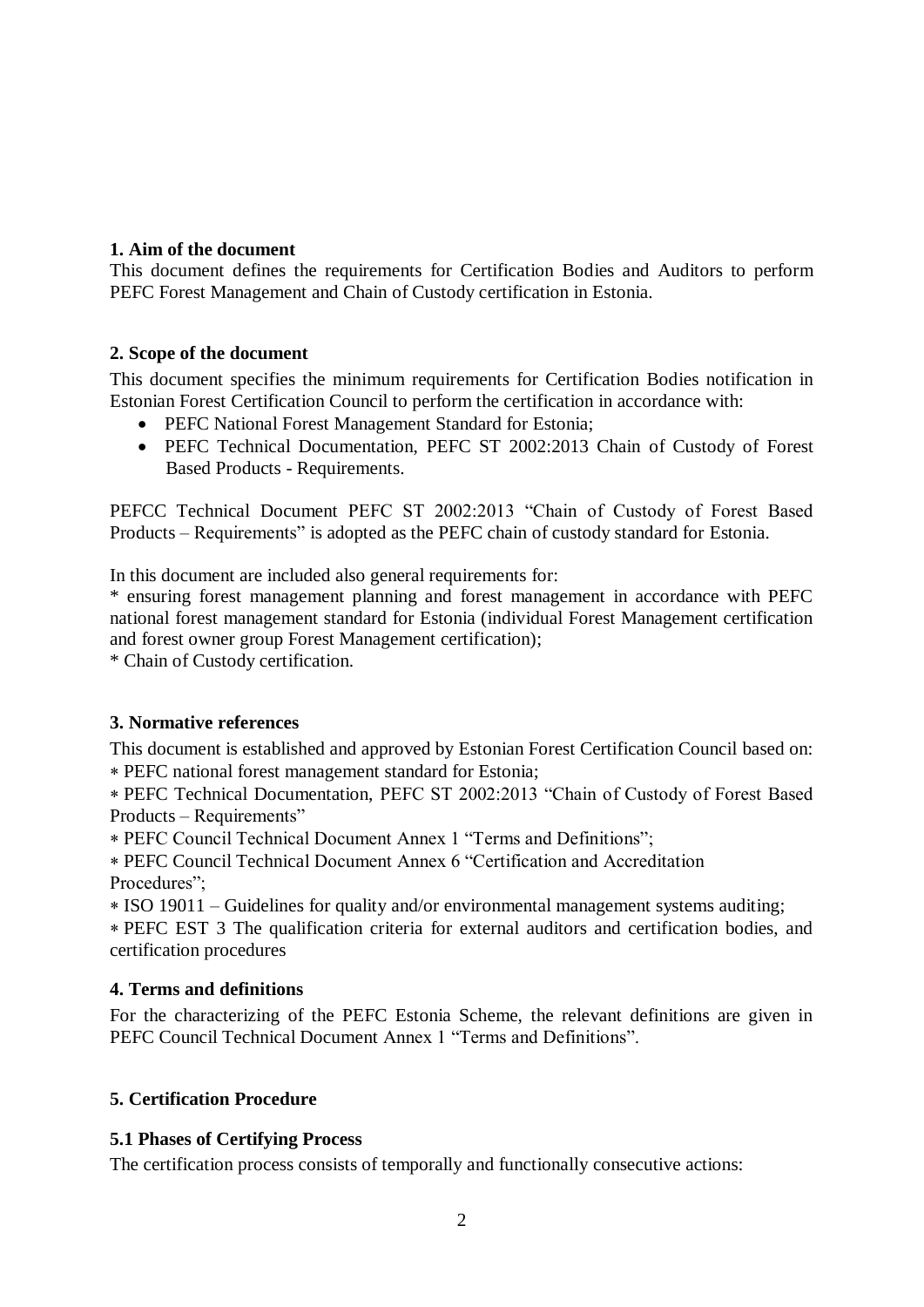- 1. Application by the auditee to the certification body,
- 2. Review of the application and present material by the certification body,
- 3. Voluntary pre-audit,
- 4. Certification audit,
- 5. Assessment/decision by the certification body, and
- 6. Surveillance audits.

Before sending the application to the certification body, the auditee must comply in its operations with appropriate sections of the *PEFC Technical Documentation, PEFC ST 2002:2013 "Chain of Custody of Forest Based Products – Requirements"*

The purpose of the pre-sent material and voluntary pre-audit is to ensure that the requirements of the *PEFC Technical Documentation, PEFC ST 2002:2013 "Chain of Custody of Forest Based Products – Requirements"* are adequately taken into account and appropriately applied by the auditee or its units.

# **5.2 Auditing**

# **5.2.1 General Principles**

The definition of the objective of the audit is always the responsibility of the auditee. The scope and limits are defined so that the objective of the audit is achieved. The scope of the audit is defined by the lead auditor nominated by the certification body. The purpose of the audit is to evaluate whether the evidence collected from the auditee or its units conform to the auditing criteria.

The auditing criteria are primarily the requirements of the PEFC national forest management standard and *PEFC Technical Documentation, PEFC ST 2002:2013 "Chain of Custody of Forest Based Products – Requirements"*. In addition, the auditee may define other auditing criteria, e.g., policy, legislation, guidelines, practices and procedures.

The objective, scope and auditing criteria are documented in the auditing plan, which guides the execution of the audit. The auditing plan must also indicate the timetables, places, persons and other information, for which preparations are required in advance by the auditee or its units.

The audit is carried out by an audit team. In addition to the lead auditor, the audit team has an adequate number of auditors. The sectoral competence of auditors may be complemented, if necessary, with technical experts who are not auditors. The audit team is set up by the certification body, which ensures competence and independence and other appropriateness to the task of the team members.

Auditing includes the following phases:

- 1. An initial meeting,
- 2. Collection of audit evidence,
- 3. Evaluation of audit evidence,
- 4. Final meeting and
- 5. Audit report on the conformance to the audit criteria.

The audit team collects sufficient amount of audit evidence, based on which the conformity of operation to the criteria is evaluated. The evaluation results of the audit evidence (especially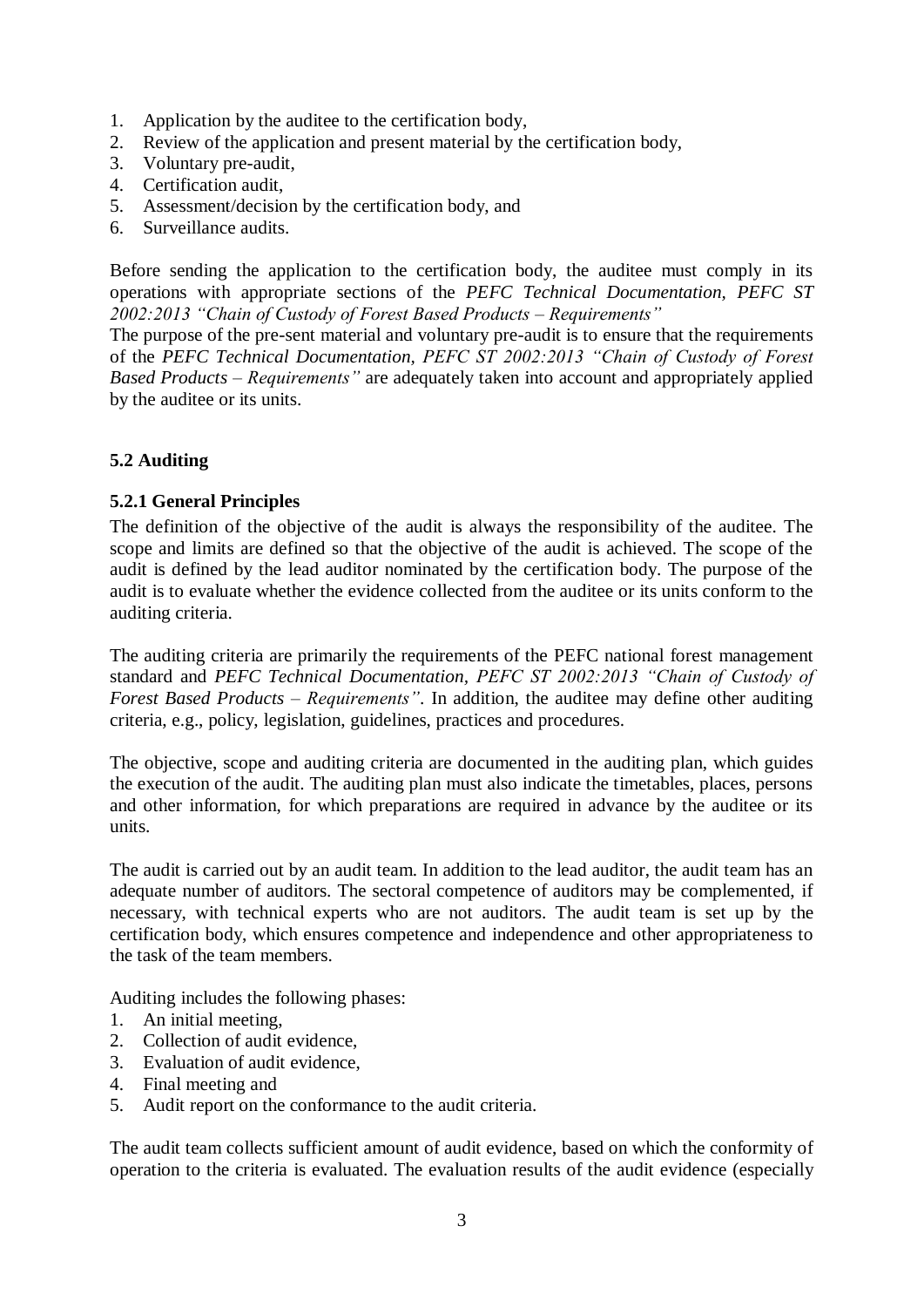those relating to non-conformities) are reviewed with the auditee. In the final meeting, the audit results of all the units audited are collectively presented to the auditee. The audit observations, which are not in conformity with audit criteria are always documented in the audit report.

The audit evidence to determine the conformity with the PEFC national forest management standard shall include relevant information from external parties (e.g. government agencies, community groups, conservation organizations, etc.) as appropriate.

A summary of the certification report, including a summary of findings on the auditee's conformity with the PEFC national forest management standard for Estonia, written by the certification body, shall be made available to the public by the Estonian Forest Certification Council. The requirements for public consultation and public availability of the certification report's summary shall be implemented at all operational levels within six months of the official adoption of this document. For certificates, which have been issued before the adoption of these requirements by national forest certification schemes, these requirements shall be implemented by the next surveillance audit.

## **5.2.2 Forest Management**

When auditing forest management, the audit team must include at least one auditor qualified in forest management and one auditor qualified in environmental issues. Technical experts may complement the forest management and environmental competence of the auditors.

Possible other auditing criteria are agreed upon with the auditee, but their results have no effect on the certification decision conforming to the EFCS Standard requirements.

# **5.2.3 Chain of Custody of Wood**

The team auditing the control of the chain of custody of wood must have at least one auditor qualified in wood procurement, and one auditor qualified in forest industries. Technical experts may complement the wood procurement and forest industry competence of the auditors.

The criteria for the chain of custody of wood, as defined in *PEFC Technical Documentation, PEFC ST 2002:2013 "Chain of Custody of Forest Based Products – Requirements"*, include:

- criteria for the verification of wood raw material and its origin,
- criteria for the identification of certified and uncertified wood raw material with the aid of accounting of material flows or physical segregation,
- criteria for the control of information on the origin of wood raw material contained in semi-processed products as well as by-products and end products, and
- minimum requirements for monitoring and assessment periods.

Possible other auditing criteria, such as monitoring of the requirements on the use of environmental/product labels, are agreed upon with the auditee, but their results have no effect on the certification decision conforming to the PEFC standard requirements.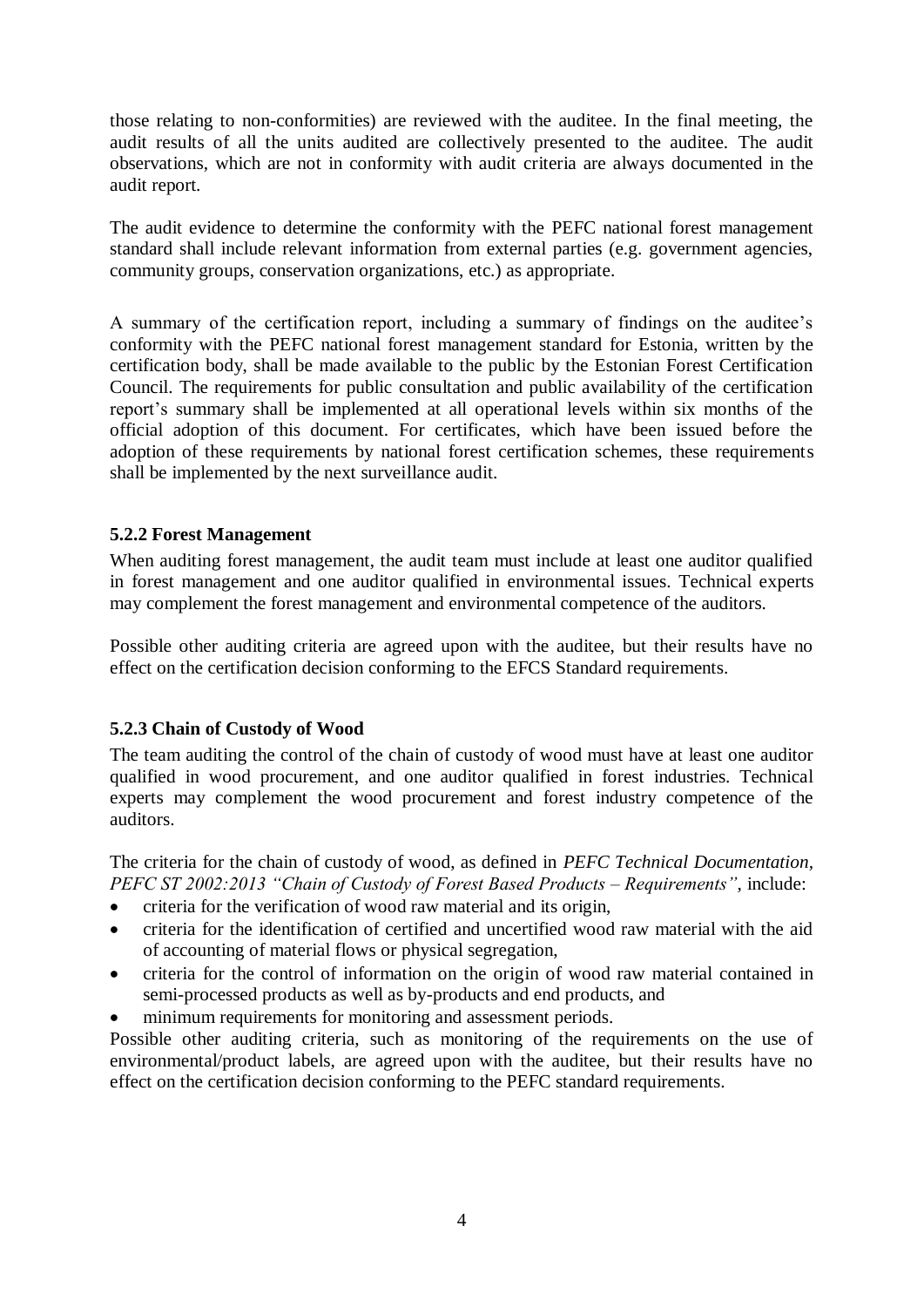## **5.3 Certification**

## **5.3.1 Audit by Certification Body**

The certification decision is made by the certification body on the basis of the audit report. The decision may be positive, conditional or negative. A positive decision leads to immediate certification and issuance of the certificate.

The basis for a conditional or negative certification decision is based on nonconformity against certification criteria. A conditional certification decision requires an implementation plan for corrective action and correction of non-conformities according to a timetable to be separately agreed upon. The certificate may be conditionally issued when the plan of corrective action is approved.

#### **5.3.2 Non-conformities and Corrective Action**

Non-conformities to the certification criteria must always lead to corrective action and possibly to the rejection, postponing or withdrawal of the certificate. Non-conformities are classified as minor and major. Minor non-conformities are not necessarily an obstacle for certification. Major non-conformities always prevent the issuance of the certificate.

In the group certification of forest management, non-conformities are divided into group-level non-conformities and member-level non-conformities. A member-level non-conformity may lead to the expulsion of a forest owner or other actor from the certification group unless corrective action agreed upon is implemented. The decision to expel a member from the certification group is made by the group entity.

#### **5.3.3 Follow-up and Surveillance Audits**

If the certification decision has been negative, a follow-up audit can be arranged (within a time period to be agreed upon) in order to verify corrective actions. If corrective action is adequate, the certificate is granted to the applicant. Surveillance audits are carried out at least once a year during the validity of the certificate, provided that the interval between the audits does not exceed 365 days. The scope of surveillance audits may be more limited than that of certification audits. In the surveillance audits, the completion of corrective actions or the progress in their implementation is always assessed. The surveillance audits may also concentrate on certain elements of certification criteria only.

#### **5.3.4 Amendments**

If the content of the certification standards is revised, the criteria valid during the audit are applied. The auditee has a transition period of maximum one year to adapt its operations to the new criteria.

#### **5.3.5 Validity of Certificate**

The certificate is valid for a maximum of five years. The certification body may withdraw a granted certificate permanently or suspend it for a specified time period. The withdrawal, or suspension, decision and its justification are communicated to the auditee in writing.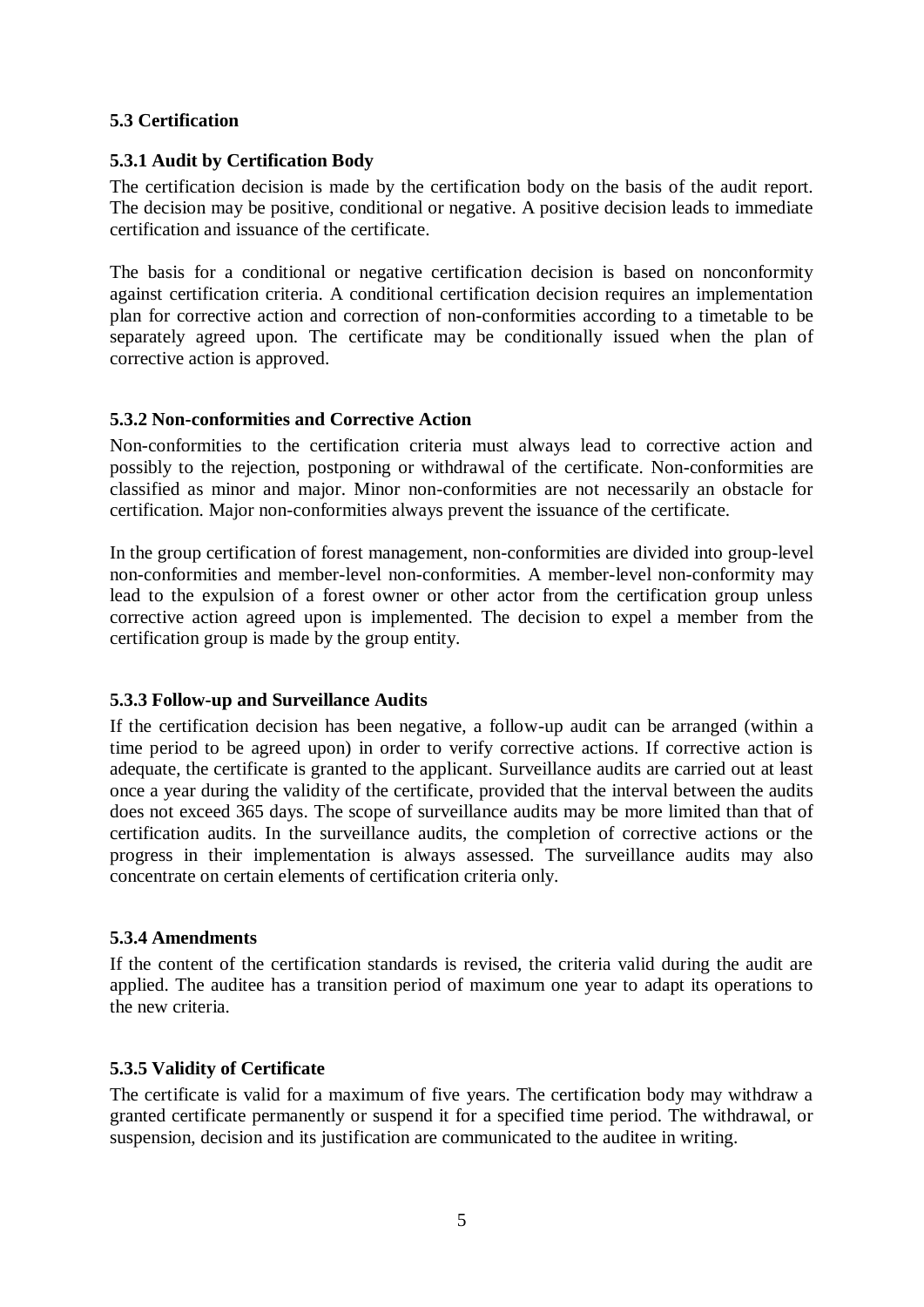The auditee may denounce the certificate any time during its validity. The denouncement takes effect immediately after the certification body has received a notice in writing.

# **6. Information of Certificate**

Certification body shall provide the Estonian Forest Certification Council with information about all issued forest management and chain of custody certificates and changes concerning the validity and scope of these certificates.

# **7. Appeals and complaints**

This procedure (hereinafter as *Procedure*) establishes the rules for the appeals and challenges (hereinafter as *appeal*) to the certification of forest management and chain of custody according to the Estonian PEFC forest certification scheme.

The application of this procedure is compulsory for the members and board of Estonian Forest Certification Council (hereinafter as *EFCC*).

The appointed worker of the EFCC (hereinafter as *technical worker*) is responsible for the appeal related organizational and technical measures. Additionally he/she will organize retaining of the appeal procurement related documents according to the valid operations procedure.

# **7.1 Registration of appeal and challenge**

Any natural or legal body (or by its official representative), whose forest management or chain of custody has been audited (certified), has the right to file an appeal. Appeal shall be filed to the board of EFCC in written, within thirty days as of the official decision of the certification organisation was made.

The technical worker is responsible for immediate registration of the appeal to the corresponding register and for delivery it to the commission for settlement of appeals (hereinafter as *Commission*).

Personal data and contact information of the person filing the appeal, date of filing the appeal and the content of the protest as well as notification about added documents shall be entered into the register.

If an appeal does not comply with the requirements set out above, § 78 of Estonian Administrative Procedure Act shall be applied. Appeal won't be registered and proceeded, if:

- 1. the appeal is filed anonymously;
- 2. the person does not have the right to file the appeal;

3. the person filing the appeal has failed to eliminate the deficiencies in the appeal within the designated term;

4. judicial or liquidation proceedings are being conducted concerning the person filing the appeal;

5. review of an appeal is not within the competence of an EFCC.

# **7.2 Commission for settlement of appeal**

Commission has three members:

• Representative of EFCC;